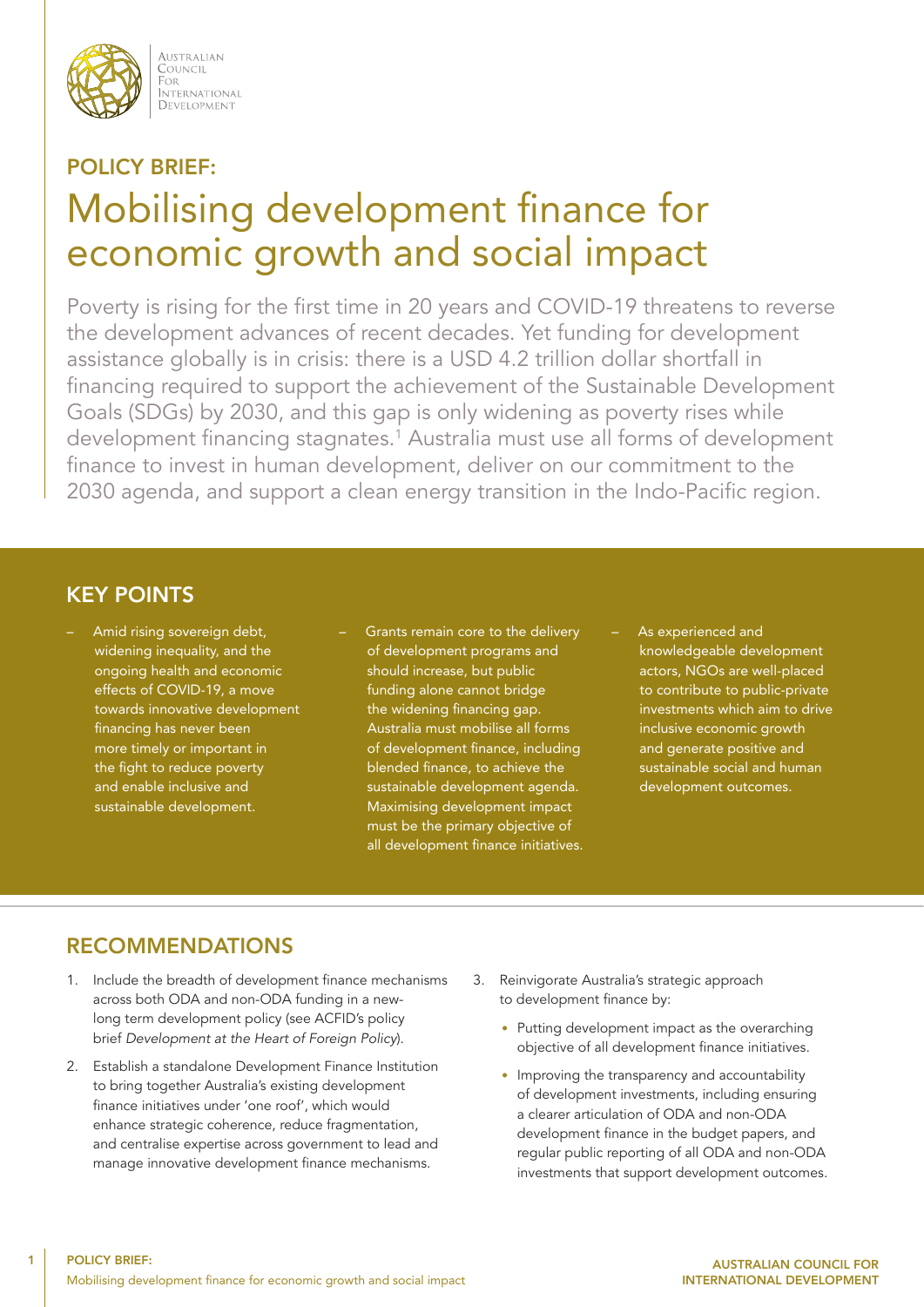#### RECOMMENDATIONS

- Anchoring performance measurement (including monitoring, evaluation and learning activities) to the overarching objective of sustainable and inclusive development.
- Adhering to the OECD Development Assistance Committee Blended Finance Principles.
- 4. Expand the Emerging Markets Impact Investment Fund (EMIIF) by creating new investment windows of \$50 million for NGO-led impact investment funds and \$50 million to support clean energy transitions and climate financing.
- 5. Include NGO and civil society partners in Australia's development finance strategy and programs, leveraging their interests, capabilities, and experience in investment-based approaches to development.
- 6. Legislate ODA to be a minimum of 0.5 per cent of GNI by 2025-26 and 0.7 per cent of GNI by 2029-30.
- 7. Australia should ensure that loans do not add to the debt burdens of Pacific countries including instating a moratorium on debt repayments.

#### THE FINANCING GAP: NEEDS ARE RISING WHILE FUNDING DECLINES

There is a globally recognised need to mobilise new forms of development finance to achieve the SDGs and deliver on global climate agreements.

In the Indo-Pacific, the economic growth that fuelled development gains over the past two decades is waning, and poverty is expected to rise for the first time in a generation. This shifting economic landscape is both a cause and a consequence of increasingly complex and contested geopolitical dynamics. In this environment, Australia must pursue high-impact development finance modalities and work in partnership with our neighbours to promote inclusive and sustainable economic growth. In the Pacific, many countries are facing unsustainable levels of debt. Not only is this a risk to economic recovery itself, the need to service debt obligations also detracts from the ability of governments to fund services which meet the needs of their citizens. This raises questions about the viability of sovereign lending to support development in the Pacific.

In South East Asia, the needs are somewhat different. With stronger and more formalised markets and economies, many countries offer fertile ground for public-private investments in projects which will support economic recovery and achieve inclusive social impact. Human development –tangible gains in people's everyday health, safety, and wellbeing – must be the overarching objective of Australian investments in regional development.

Investment-based approaches are also pivotal to addressing the effects of climate change and achieving a net-zero transition. Most countries have committed to net-zero by 2030, but will need help financing this transition.<sup>2</sup>

Private sector involvement is pivotal to the region's shift towards clean and renewable energy, but the financial risks are currently too high for a purely market-led approach to be viable.

Australia and other donors have an important role in 'crowding in' private sector capital to finance the development of clean energy, sustainable agriculture and forestry, and efficient, sustainable transport and technology across our region.

Governments and communities are grappling with the health, economic and social impacts of COVID-19. The widening gap in financing required for developing countries to achieve the SDGs threatens not only the global COVID-19 recovery but our ability to reduce poverty and ensure inclusive and sustainable development globally. Analysis by the OECD shows that the SDGs financing gap (estimated at several trillion dollars annually even before the pandemic) is set to rise by 70 per cent during



#### Figure 1: SDGs Financing Gap

Source: OECD, [Global Outlook on Financing for Sustainable]( https://www.oecd.org/development/global-outlook-on-financing-for-sustainable-development-2021-e3c30a9a-en.htm)  [Development,]( https://www.oecd.org/development/global-outlook-on-financing-for-sustainable-development-2021-e3c30a9a-en.htm) 2020.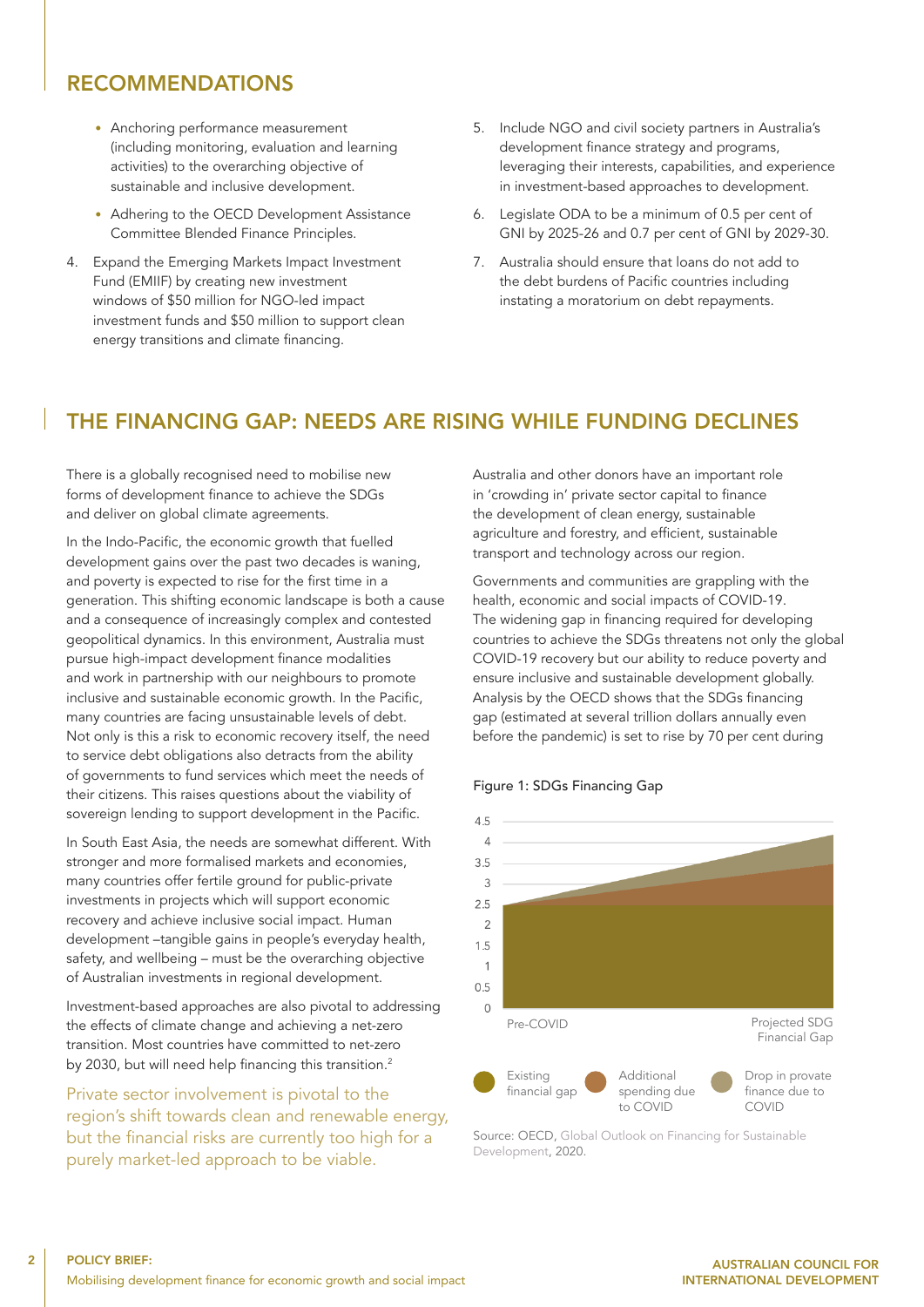the COVID-19 pandemic. This would bring the financing gap from USD 2.5 million to USD 4.2 trillion annually. The increase is largely due to the additional needs created by COVID-19 spending, and a significant fall in private finance such as portfolio investments, foreign direct investment and remittance flows to low-income countries.3

In 2021, net ODA among OECD DAC members was just over USD 178.9 billion (4.26 per cent of the USD 4.2 trillion shortfall described above).4 Even if all OECD countries were to meet the development assistance target of contributing 0.7 per cent of Gross National Income (GNI) today, total ODA would likely not exceed USD 400 billion per year. Evidently, there is not enough public funding to close this gap. Rising debt distress means that sovereign loans are not a viable solution. Aid grants are important, but far too small to fund the scale of work required. But this does not mean the task is impossible.

#### It would take a mere 1.1 per cent of total global finance (currently estimated at USD 379 trillion) to fill the SDGs financing gap.<sup>5</sup>

Development donors such as Australia must leverage private capital if we are to achieve the global sustainable development agenda.

There are many benefits to increased private sector involvement in development cooperation. However, investment must be managed, transparent and accountable. It is especially important that governments ensure public-private development investments do not stray from their overriding objective of delivering development impact. As experienced and knowledgeable actors in international development, NGOs and civil society are crucial partners in this effort.

# EXISTING PROGRAMS AND APPROACHES

Australia has a history of supporting multilateral development finance initiatives and granting concessional loans to neighbouring countries.

#### THE AUSTRALIAN INFRASTRUCTURE FINANCING FACILITY FOR THE PACIFIC

In 2018 the Australian Government launched the Australian Infrastructure Financing Facility for the Pacific (AIFFP), which seeks to finance infrastructure investment across energy, water, transport, and telecommunications, as part of the wider Pacific Step-Up. The initial budget for AIFFP included AUD 500 million in grants (from ODA) and \$1.5 billion in 'callable' loans, managed by Export Finance Australia. The 2022-23 Budget increased the AIFFP's lending capacity to \$3 billion.

The publicly-stated overarching objective of the AIFFP is "to advance Australia's national interests" by contributing to the development of the Pacific. This is a notable difference from developmentoriented financial institutions in other countries, which place development impact as their overarching objective, and actively work to separate donors' interests (whether financial, geopolitical, or otherwise) from investment decision-making.

While the AIFFP has approved a range of projects (including the refurbishment of Fiji's Nadi Airport,

a telecommunications cable project in Timor-Leste, and a solar plant in Papua New Guinea's Morobe Province), it is not investing as much as it was anticipated to, and it is unclear whether there is a healthy pipeline of 'bankable' projects.

While loans can offer useful means of supporting infrastructure development, given rising levels of debt distress across the Indo-Pacific they can also be a double-edged sword. In Fiji for example, public debt is projected to increase by 91.6 per cent this year, up from 48 per cent in 2019.

With COVID-19 wreaking economic havoc and increasing government borrowing and spending in an already debtvulnerable region, the Pacific response is clear: "We don't want more debt financing."<sup>6</sup> Without sufficient grant capacity to enhance the concessionality of AIFFP loans, or parallel investment in social infrastructure to support inclusive and equitable economic recovery, Australia risks compounding Pacific debt burdens and detracting from the ability of Pacific governments to fund essential services and social protection programs in the region.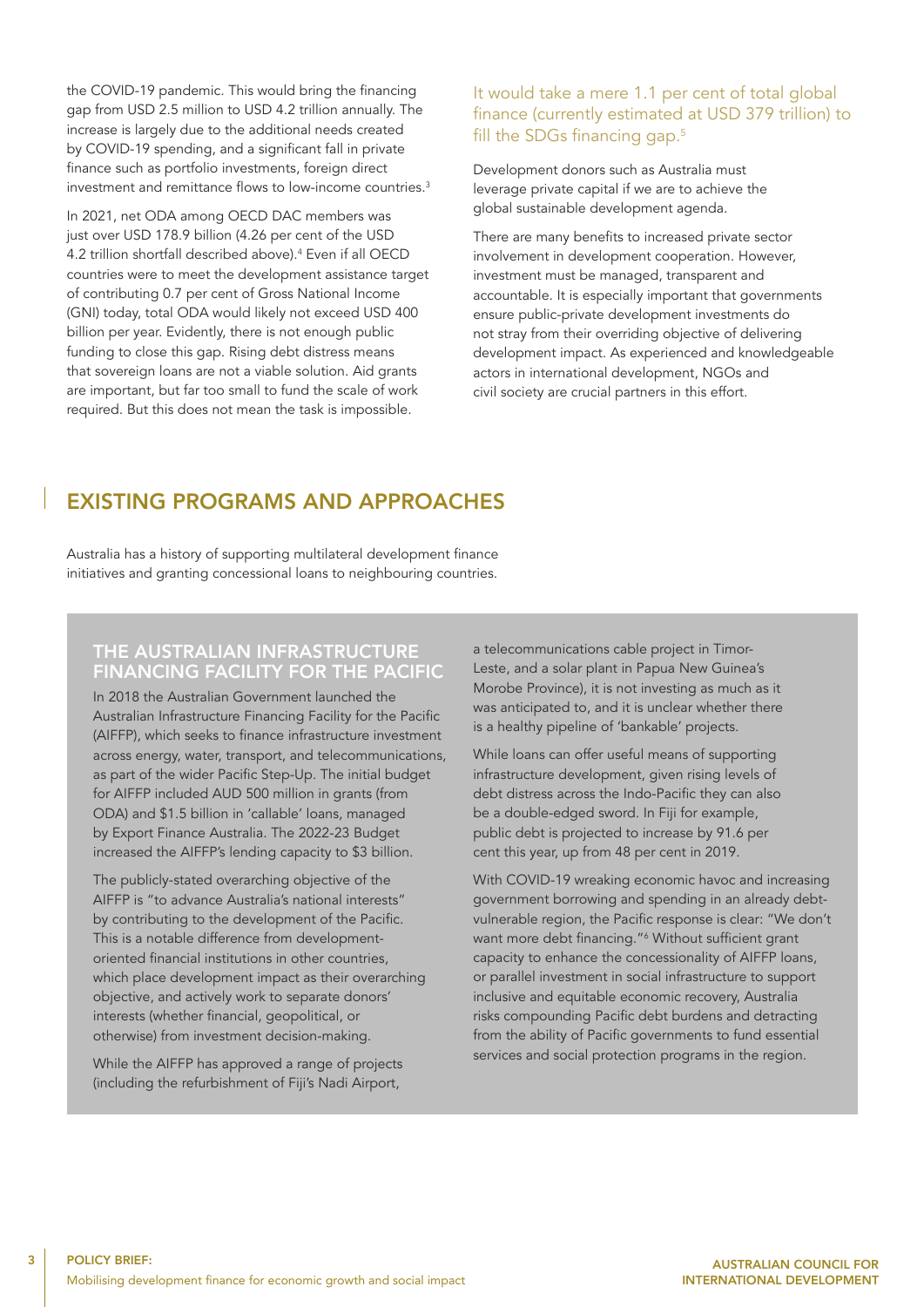Australia has begun trialling blended finance approaches as part of our development cooperation program. The Emerging Markets Impact Investment Fund (EMIIF), for example, uses loans, equity and guarantees to 'crowd-in' private investment, to back fintech platforms or venture capital funds that are supporting small and medium enterprises (SMEs) in the Indo-Pacific region. [DFAT's Investing in Women program](Investing in Women Initiative: Fact sheet | Australian Government Department of Foreign Affairs and Trade (dfat.gov.au)) focuses particularly on women's economic empowerment by providing grants to catalyse private investment in womenowned SMEs in Indonesia, Vietnam, and the Philippines.7 The Australian Government also contributes to multilateral fiscal support, debt relief initiatives and programs that help partner countries foster a strong enabling and regulatory environment for business and investment.<sup>8</sup>

Investment-based approaches to development are also a growing area of practice within the NGO sector (examples of these initiatives are detailed below). An important comparative advantage for NGOs is their connection to local communities and their experience and expertise in development programming. This gives NGOs deep understanding of social challenges, and the ability to sensecheck entrepreneurial and commercial approaches which seek to address these challenges. Development finance is criticised as often being 'top down' and reflective of the business interests of donor countries or private organisations, rather than the needs of local communities. Ensuring investment approaches are tailored to local contexts is important for development impact and, ultimately, financial sustainability. Given their development expertise and established relationships with local communities, NGOs are important partners in development finance ventures.

#### PUBLIC FINANCE MODALITIES FOR DEVELOPMENT

|                                    | <b>ODA</b>                                                                                                                                                                                                                                                                                                                                                                                                                                                                                                                                                                                                                                                       | <b>SOVEREIGN LOANS</b>                                                                                                                                                                                                                                                                                                                                                                                                                                                                                                    | <b>BLENDED FINANCE</b>                                                                                                                                                                                                                                                                                                                                                                                                                                                                                                                                                                                                                                                                                                                                                                                                                                                                                                                                                                                                                                 |
|------------------------------------|------------------------------------------------------------------------------------------------------------------------------------------------------------------------------------------------------------------------------------------------------------------------------------------------------------------------------------------------------------------------------------------------------------------------------------------------------------------------------------------------------------------------------------------------------------------------------------------------------------------------------------------------------------------|---------------------------------------------------------------------------------------------------------------------------------------------------------------------------------------------------------------------------------------------------------------------------------------------------------------------------------------------------------------------------------------------------------------------------------------------------------------------------------------------------------------------------|--------------------------------------------------------------------------------------------------------------------------------------------------------------------------------------------------------------------------------------------------------------------------------------------------------------------------------------------------------------------------------------------------------------------------------------------------------------------------------------------------------------------------------------------------------------------------------------------------------------------------------------------------------------------------------------------------------------------------------------------------------------------------------------------------------------------------------------------------------------------------------------------------------------------------------------------------------------------------------------------------------------------------------------------------------|
| Definition                         | ODA is government aid<br>delivered by official agencies,<br>often in the form of grants,<br>which "promotes and<br>specifically targets the economic<br>development and welfare of<br>developing countries." (OECD)                                                                                                                                                                                                                                                                                                                                                                                                                                              | A sovereign loan is a loan<br>made by a bank or financial<br>institution, such as the World<br>Bank or a registered lender<br>to a foreign government,<br>often the government of<br>a developing country.                                                                                                                                                                                                                                                                                                                | Blended finance is the use of catalytic capital from<br>public or philanthropic sources to increase private<br>sector investment in sustainable development.<br>Blended finance often includes ODA, but not always.<br>Whether or not blended finance is classified as ODA<br>depends broadly on the accounting method chosen<br>by the donor, the level of concession of the public<br>contribution, and the country that it's used in.                                                                                                                                                                                                                                                                                                                                                                                                                                                                                                                                                                                                               |
| Australia's<br>current<br>approach | Australia's ODA allocation<br>in FY20-21 was 4.56 billion<br>(including "temporary and<br>targeted" measures).<br>In FY21-22 Australia's ODA<br>is estimated to reach just<br>0.21 per cent of GNI and,<br>on current projections, will<br>fall to an estimated 0.18<br>per cent in FY24-25.<br>Australia currently ranks 21 out<br>of 29 OECD economies for<br>ODA as a percentage of GNI<br>- below the UK (0.7 per cent),<br>Canada (0.31 per cent) and New<br>Zealand (0.27 per cent); well<br>below the OECD donor average<br>(0.32 per cent); and even below<br>that of smaller economies such<br>as Hungary (0.27 per cent)<br>and Spain (0.24 per cent). | Australia currently provides<br>sovereign loans to support<br>development activities in<br>other countries through:<br>Direct bilateral loans<br>to Indonesia and<br>Papua New Guinea<br>Concessional loans<br>$\overline{\phantom{0}}$<br>through the Australian<br>Infrastructure Financing<br>Facility for the Pacific<br>Australia is also a shareholder<br>of multilateral financial lending<br>institutions such as the Asian<br>Development Bank, the World<br>Bank, and the International<br>Finance Corporation. | Bilateral schemes funded by the<br>Australian Government include:<br>The Emerging Markets Impact Investment Fund<br>$\overline{\phantom{0}}$<br>aims to provide technical advice and direct<br>finance (such as loans, equity and guarantees)<br>to help small and medium enterprises to grow.<br>Investing in Women uses grants to<br>-<br>catalyse private investment in women-<br>owned small and medium enterprises in<br>Indonesia, Vietnam, and the Philippines.<br>The Australian Climate Finance partnership<br>$\overline{\phantom{0}}$<br>(announced March 2021) is an Australian<br>Government initiative with the Asian<br>Development Bank providing up to \$140<br>million to accelerate private sector investment<br>in low-emission, climate-resilient solutions for<br>Pacific Island countries and Southeast Asia.<br>Australia also contributes to the following multi-<br>donor or global networks for blended finance:<br>Convergence (\$3.5 million), the Private Infrastructure<br>Development Group (\$54 million since 2012), |

4

and the Private Financing Advisory Network.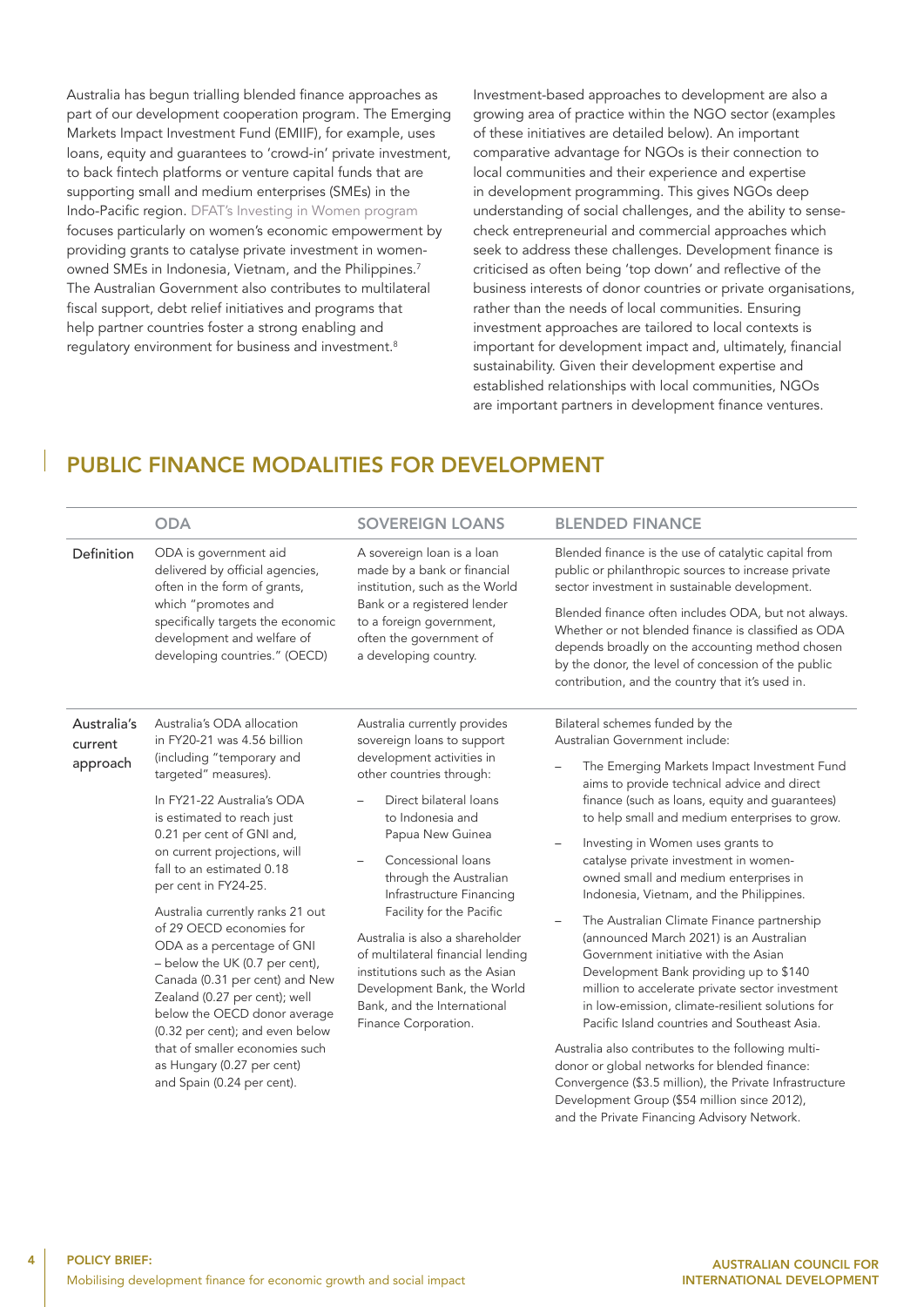## EXPANDING AUSTRALIA'S DEVELOPMENT FINANCE CAPABILITY

Strengthening Australia's development finance capability must be prioritised as an essential aspect of Australia's future development policy.

The Australian Government currently funds a range of worthwhile investment-based initiatives, but these are spread between various divisions and agencies, which is limiting the efficiency and impact of Australia's overall development finance capacity. Australia should bring together these projects and programs to enhance coordination, build capability and ensure the long-term durability of Australia's development finance agenda.

A light-touch fix might be to establish a central coordinating office within DFAT with responsibility for setting development finance strategy, providing expert advice to programs, ensuring oversight and accountability, and undertaking monitoring, evaluation and learning across the portfolio.

A more purposeful and effective option would be to establish a standalone Development Finance Institution (DFI). Many OECD DAC donors, including the US, Canada, the UK, Germany, and France have established DFIs, which provide a range of services to support private sector engagement in developing countries. In general, these are independent government-owned financial institutions that apply privatesector management principles and tools towards investments to advance development objectives. Often, DFIs are the 'first movers', and underwrite projects, or invest in pilots or testing in specific industries. They can provide equity, mezzanine financing or direct lending, as well as insurance and guarantees. Important lessons can be learned from Australia's own experience trialling blended finance initiatives, as well as DFIs in other countries (see table below). Whichever method it chooses, Australia must scale up our use of blended finance as part of our future development finance strategy. Increased use of blended finance approaches makes financial sense and would be consistent with one of the four tests set out in the 2017 White Paper for Australia's aid program, to "deliver results and value for money". In the UK, British International Investment (formerly known as the Commonwealth Development Corporation) has an average annual return of 6.1 per cent annual return while building its portfolio to £7.1 billion from £2.0 billion over just 15 years. The US International Development Finance Corporation (established in 2018 by merging the former Overseas Private Investment Corporation (OPIC) and the Development Credit Authority of USAID) has consistently returned funds to the Treasury and has a total exposure of USD 29.7 million through investments in low- and lowmiddle income countries.9 The DFC estimates that earns USD 8 for each USD 1 of taxpayer funding invested.<sup>10</sup>

Using public finance to leverage or catalyse private investment can enable Australian ODA to achieve stronger development outcomes and more efficiently. Moreover, using blended finance modalities for some projects will free up ODA budget for projects that are best delivered using grantbased funding (such as social infrastructure). Australia should expand and diversify our use of this approach, in line with the OECD DAC principles and guidelines on blended finance. Importantly, Australia must ensure that our investments adhere to Principle 1, which focuses on the need to anchor blended finance use to a development rationale: "All development finance interventions, including blended finance activities, are based on the mandate of development finance providers to support developing countries in achieving social, economic and environmentally sustainable development."

This combination of maximising impact *and* value is why blended finance is a growth area for many OECD development donors. Last year both the UK and the US revamped their DFIs to place greater emphasis on development impact and climate financing. Both are also taking a closer focus on development needs and opportunities in the Indo-Pacific region. Establishing a DFI, or at least improving coordination of existing development finance initiatives, will help Australia to keep up with donors who are investing in the development of our region.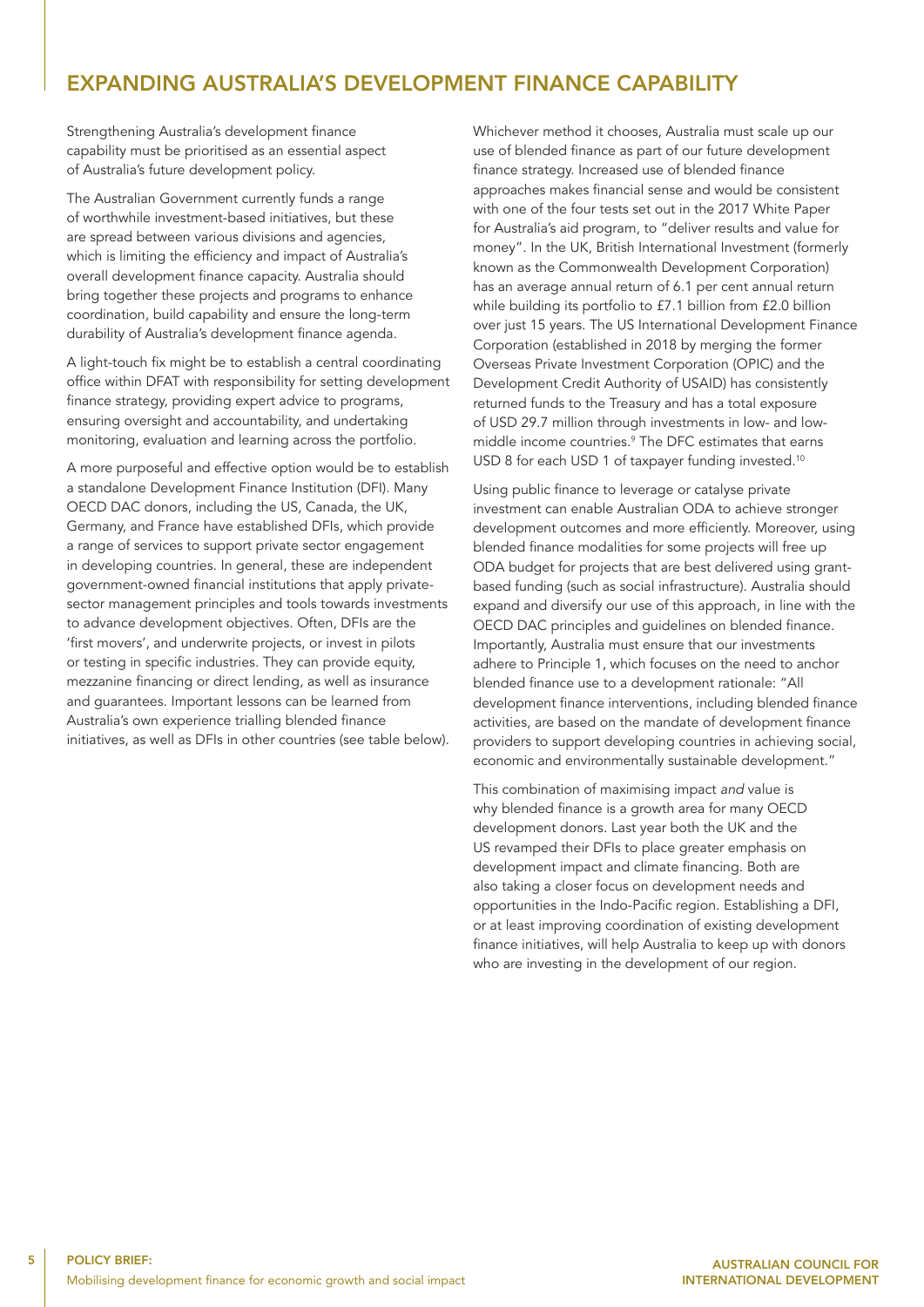#### CRITICAL ELEMENTS TO EXPANDING AUSTRALIA'S DEVELOPMENT FINANCE FOOTPRINT

Based on the lessons learned from other single-donor DFIs and Australia's existing blended finance initiatives, the following factors have been identified as critical to the success of an Australian DFI.

| A clearly defined purpose and objectives                       | A DFI should have poverty reduction and human development<br>as its overarching objective. Projects could take a particular<br>focus on climate change mitigation and adaption, renewable<br>technology, gender inclusive development and agriculture.                                                         |
|----------------------------------------------------------------|----------------------------------------------------------------------------------------------------------------------------------------------------------------------------------------------------------------------------------------------------------------------------------------------------------------|
| Ensuring catalytic potential of investments                    | Catalytic capital investments by governments must be sufficient to massively<br>scale up private sector investment. In the past, some DFIs have not provided<br>enough initial capital to make investments attractive to the private sector.                                                                   |
| Balancing risk and effectiveness                               | The Australian Government must ensure that its risk appetite enables<br>calculated risk taking in backing new ventures or projects. Given that the<br>role of a DFI is to be a 'first mover', governments must accept that there is<br>an inherent risk calculus in blended finance approaches to development. |
| Building and showcasing development<br>and financial expertise | Enabling confidence and increasing the risk appetite of investors requires<br>harnessing and showcasing expertise within development finance,<br>not just in private sector skillsets, but also development expertise.                                                                                         |
| Supporting investment decision-making                          | Governments must have the capacity to fund the core costs for<br>investigating and running due diligence on potential projects prior<br>to seeking private investment. There must be safeguards and other<br>mechanisms in place to provide certainty and confidence to investors.                             |
| Acting as an efficient and effective pipeline                  | A DFI should have a range of modalities through which to<br>match projects to the right kinds of investment, whether this is<br>through core-cost funding, bundling, or providing multi-year<br>funding to give each project its best chance of success.                                                       |

# CIVIL SOCIETY ENGAGEMENT IN DEVELOPMENT FINANCE

Building upon decades of experience in non-grant aid such as microfinance, NGOs are scaling up their use of investmentbased approaches to finance development and poverty alleviation. Over recent years, organisations such as Save the Children, The Fred Hollows Foundation, Good Return and World Vision have established impact investment programs to promote the growth and financial sustainability of SMEs.

Save the Children's Impact Investment Fund provides loans and equity investments to help start-ups and social enterprises grow.11 With a particular focus on edtech, fintech and e-health, the Fund invests in enterprises aligned to the organisation's mission to improve the lives of under-served children and families. Good Return's Impact Investment Fund focuses on making agricultural value chains more inclusive across the Asia-Pacific, working with in-country financial institutions to leverage funding for SMEs, with

a particular focus on the inclusion and empowerment of women.12 Similarly, VisionFund raised \$20 million in 2019 with its microfinance bond issue as capital for its microloans, micro saving and microinsurance services, with the aim of lifting families and children out of poverty.<sup>13</sup> The Australian Government should create an investment window within the EMIIF portfolio of \$50 million to expand on this strong track record of INGO-led impact investment funds contributing to social and economic development across our region.

Moreover, consultation with civil society organisations should be incorporated into the structure of all new investment-based approaches to development. Civil society organisations and NGOs are experienced and knowledgeable actors in the development landscape. They have close connections to the communities in which they work, are skilled in program design and management, and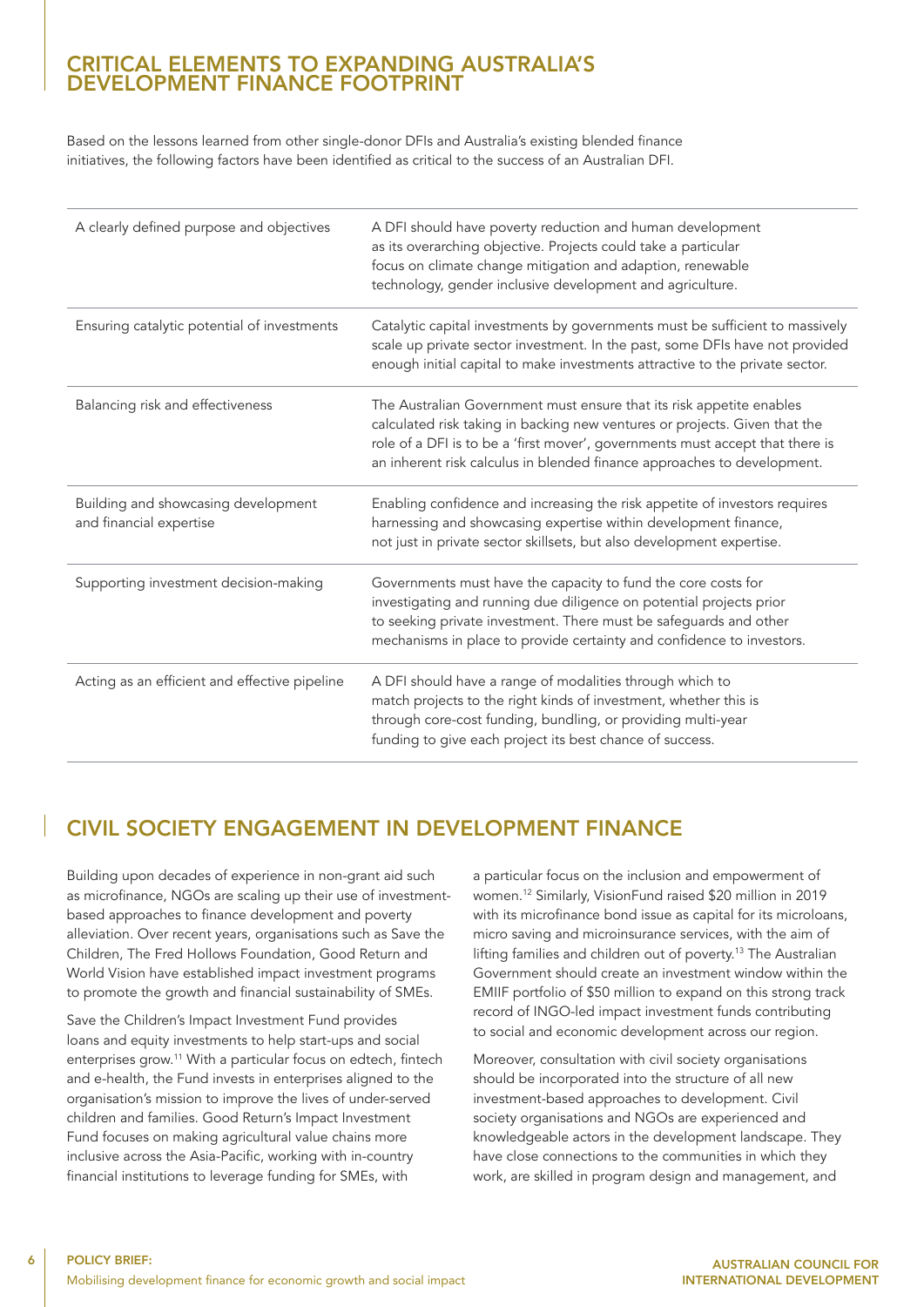have significant expertise in accountability, monitoring and evaluation of development projects. NGOs are particularly well-placed to advise on how to leverage opportunities to support vulnerable communities, minorities, and women and girls. Development finance will not promote sustainable and inclusive development unless inclusion is explicitly prioritised at all stages of the investment – from program

design to implementation. This requires involving and empowering development actors who have experience working with local communities and vulnerable people and families. These are essential capabilities for the achievement of development outcomes and must be elevated in all investment-based approaches to development.

#### SUSTAINING ODA

Despite the proliferation of new models for financing development, ODA remains the most important source of funding for development across our region and globally; for least-developed countries it comprises over twothirds of external financing.14 As articulated in ACFID's policy brief, *Development at the Heart of Foreign Policy*, Australia's current development budget settings do not reflect our changing strategic circumstances, our regional and global interests, or our values.

Despite recent temporary increases made in response to COVID-19, Australia's development cooperation budget, measured both as a share of national wealth over time and compared with other OECD donors, has remained at historic lows over the last several years. A new development policy must include legislated, stepped targets for achieving the 0.7 per cent ODA of GNI by 2030 target that Australia has agreed to as a signatory to the SDGs. This should include a legislated commitment to reaching 0.5 per cent ODA of GNI by FY25-26 as an interim target, and 0.7 per cent by FY-29-30.

#### ALLEVIATING DEBT DISTRESS

Sovereign debt is a significant and increasing challenge across the Indo-Pacific region. According to the risk ratings of the IMF and Asian Development Bank, 10 countries in the Pacific are already in high or moderate debt distress. The Asia Development Bank's Pacific Economic Monitor (December 2021) anticipates that public debt will rise by more than 30 percentage points of GDP in the Cook Islands, Fiji, and Palau, largely due to increased spending to support health and economic measures and collapsing government revenues. Moderate increases in public debt ratios are also projected in Papua New Guinea, Samoa, Solomon Islands, Tonga, and Vanuatu.<sup>15</sup> This reflects the looming debt crisis globally: 40 per cent of low-income countries are either already in debt crisis or highly vulnerable to one. This is twice as many as only five years ago.<sup>16</sup>

The Australian Government must play an active role in reducing indebtedness. To alleviate debt distress, Australia should instate a moratorium on debt repayment for the Pacific. This could include conversations between development donors and partner countries regarding debt for climate/health/education swaps to help alleviate debt distress in the Pacific. Australia's ODA should also not contribute to rising indebtedness. In providing loans to our neighbours, including through the AIFFP, the Australian Government must ensure it is providing sustainable loanfinancing that does not exacerbate debt distress in our region or detract from the ability of governments to fund essential services and social protection for their populations. These bilateral engagements should also involve consultation with local civil society to ensure measures address rising poverty and inequality and support a resilient region.

Where loans are unavoidable, they should be highly concessional, with favourable and significantly reduced repayments. Debt swaps can be effective if designed well and in consultation with civil society. Australia should exert all efforts to ensure that external loans do not add to the debt burdens of Pacific Island countries.